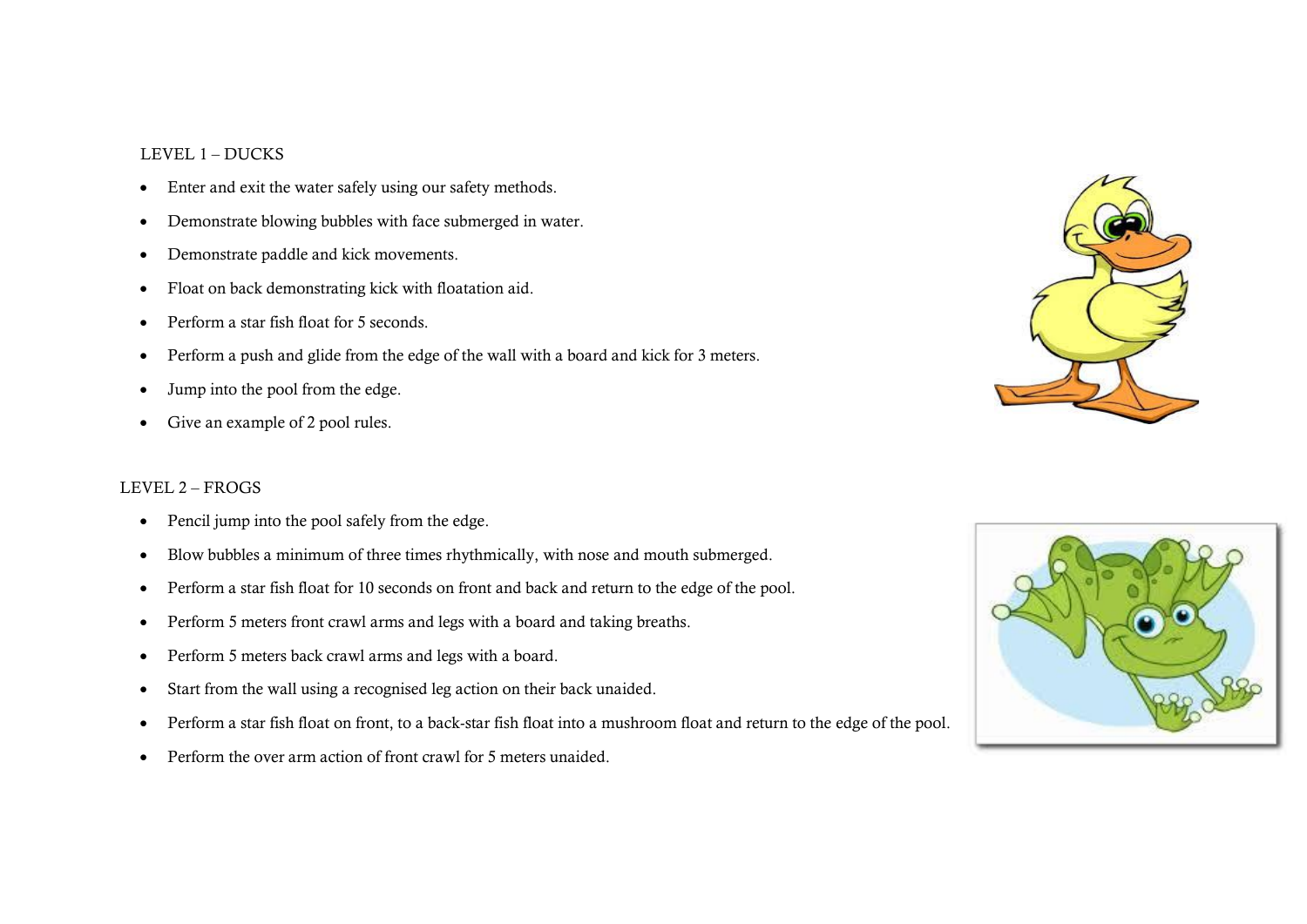## LEVEL 3 - SEALS

- Sink, push away from wall and maintain a streamlined position.
- Push and glide on the front with arms extended in the rocket position and log roll onto the back.
- Fully submerge to pick up an object.
- Perform 1 full length of front crawl and backstroke with a board.
- Perform front crawl arms and legs with the understanding of breathing every 3 strokes (bilateral breathing) for 10 meters.
- Perform back crawl legs and arms for 10 meters unaided.
- Demonstrate breaststroke pull and kick for 5 meters.

# LEVEL 4 – TURTLES

- Perform a sequence of changing of shapes (mushroom float, starfish float on the front and back) whilst floating on the surface and demonstrate an understanding of floating and returning to the edge of the pool.
- Push and glide from the wall towards the pool floor.
- Swim unaided for 1 full length of front crawl, backstroke and breaststroke.
- Swim with a board for 2 full lengths of front crawl.
- Swim with a board for 2 full lengths of back crawl.
- Travel on front and log roll in one continuous movement onto back.
- Show an understanding of butterfly kick and arms for 5 metres.
- Fully submerge and pick up 2 objects from the bottom of the pool at the same time.